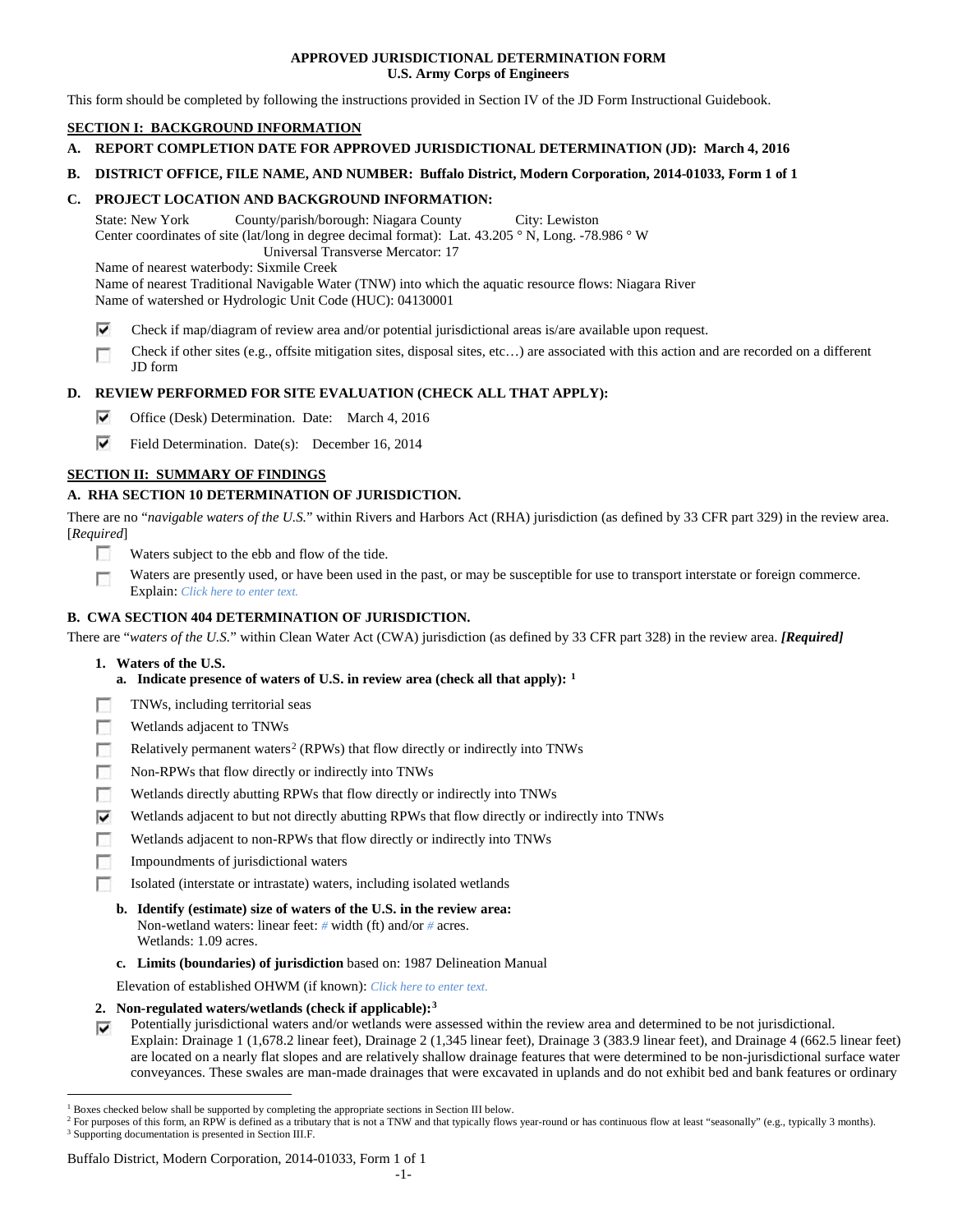high water mark indicators. Presence of low-lying vegetation was observed throughout these drainage features. Wetland 1 (0.03 acre), Wetland 2 (0.2 acre), and Wetland 3 (0.07 acre) are small depressional farmed wetlands. These wetland areas have no surface water outlets. They are surrounded by active agriculture. They are located approximately 1,000 linear feet to the east of the nearest RPW, which is Sixmile Creek. Wetland 1 is located approximately 23 linear feet north of a man-made drainage feature off-site, there were no observable connections to the man-made drainage feature. Wetland 2 is located approximately 183 linear feet north of a manmade drainage feature off-site, there were no observable connections to the man-made drainage feature. Wetland 3 is located approximately 90 linear feet east of Drainage 2, a man-made drainage feature, there were no observable connections to Drainage 2. The underlying soils are Rhinebeck silt loam. The deep, somewhat poorly drained soils preclude the possibility of a shallow sub-surface hydrological connection to downstream waters. The active agriculture prevents the possibility of a biological connection, and the distance to the nearest tributary prevents the possibility of a chemical connection to downstream waters. Therefore, Wetlands 1, 2 and 3 have been determined to be isolated and were determined to have no substantial nexus to interstate or foreign commerce (as per CFR Title 33 Part 328.3(a)(i-iii)).

Wetland 5 (0.12 acres) is a small depressional farmed wetland, it has no surface water outlets. Wetland 5 is located approximately 1,000 linear feet east of nearest RPW, Sixmile Creek. Wetland 5 is approximately 65 linear feet east of Drainage 1, a man-made drainage feature, there were no observable connections to either Drainage 1 or Drainage 3. The underlying soils are Madalin silt loam. The deep, poorly drained soils preclude the possibility of a shallow sub-surface hydrological connection to downstream waters. The active agriculture prevents the possibility of a biological connection, and the distance to the nearest tributary prevents the possibility of a chemical connection to downstream waters. Therefore, Wetland 5 has been determined to be isolated and was determined to have no substantial nexus to interstate or foreign commerce (as per CFR Title 33 Part 328.3(a)(i-iii)).

## **SECTION III: CWA ANALYSIS**

## **A. TNWs AND WETLANDS ADJACENT TO TNWs**

**The agencies will assert jurisdiction over TNWs and wetlands adjacent to TNWs. If the aquatic resource is a TNW, complete Section III.A.1 and Section III.D.1. only; if the aquatic resource is a wetland adjacent to a TNW, complete Sections III.A.1 and 2 and Section III.D.1.; otherwise, see Section III.B below**.

**1. TNW** 

Identify TNW: *Click here to enter text.*

Summarize rationale supporting determination: *Click here to enter text.*

#### **2. Wetland adjacent to TNW**

Summarize rationale supporting conclusion that wetland is "adjacent": *Click here to enter text.*

## **B. CHARACTERISTICS OF TRIBUTARY (THAT IS NOT A TNW) AND ITS ADJACENT WETLANDS (IF ANY):**

**This section summarizes information regarding characteristics of the tributary and its adjacent wetlands, if any, and it helps determine whether or not the standards for jurisdiction established under Rapanos have been met.** 

**The agencies will assert jurisdiction over non-navigable tributaries of TNWs where the tributaries are "relatively permanent waters" (RPWs), i.e. tributaries that typically flow year-round or have continuous flow at least seasonally (e.g., typically 3 months). A wetland that directly abuts an RPW is also jurisdictional. If the aquatic resource is not a TNW, but has year-round (perennial) flow, skip to Section III.D.2. If the aquatic resource is a wetland directly abutting a tributary with perennial flow, skip to Section III.D.4.**

**A wetland that is adjacent to but that does not directly abut an RPW requires a significant nexus evaluation. Corps districts and EPA regions will include in the record any available information that documents the existence of a significant nexus between a relatively permanent tributary that is not perennial (and its adjacent wetlands if any) and a traditional navigable water, even though a significant nexus finding is not required as a matter of law.**

**If the waterbody[4](#page-1-0) is not an RPW, or a wetland directly abutting an RPW, a JD will require additional data to determine if the waterbody has a significant nexus with a TNW. If the tributary has adjacent wetlands, the significant nexus evaluation must consider the tributary in combination with all of its adjacent wetlands. This significant nexus evaluation that combines, for analytical purposes, the tributary and all of its adjacent wetlands is used whether the review area identified in the JD request is the tributary, or its adjacent wetlands, or both. If the JD covers a tributary with adjacent wetlands, complete Section III.B.1 for the tributary, Section III.B.2 for any onsite wetlands, and Section III.B.3 for all wetlands adjacent to that tributary, both onsite and offsite. The determination whether a significant nexus exists is determined in Section III.C below.**

- **1. Characteristics of non-TNWs that flow directly or indirectly into TNW**
	- **(i) General Area Conditions:** Watershed size: 1,429 square miles, Drainage area: 0.2 square miles

Average annual rainfall: 37.19 inches Average annual snowfall: 85.6 inches

- **(ii) Physical Characteristics:**
	- (a) Relationship with TNW: Tributary flows directly into TNW.

Buffalo District, Modern Corporation, 2014-01033, Form 1 of 1

<span id="page-1-0"></span> <sup>4</sup> Note that the Instructional Guidebook contains additional information regarding swales, ditches, washes, and erosional features generally and in the arid West.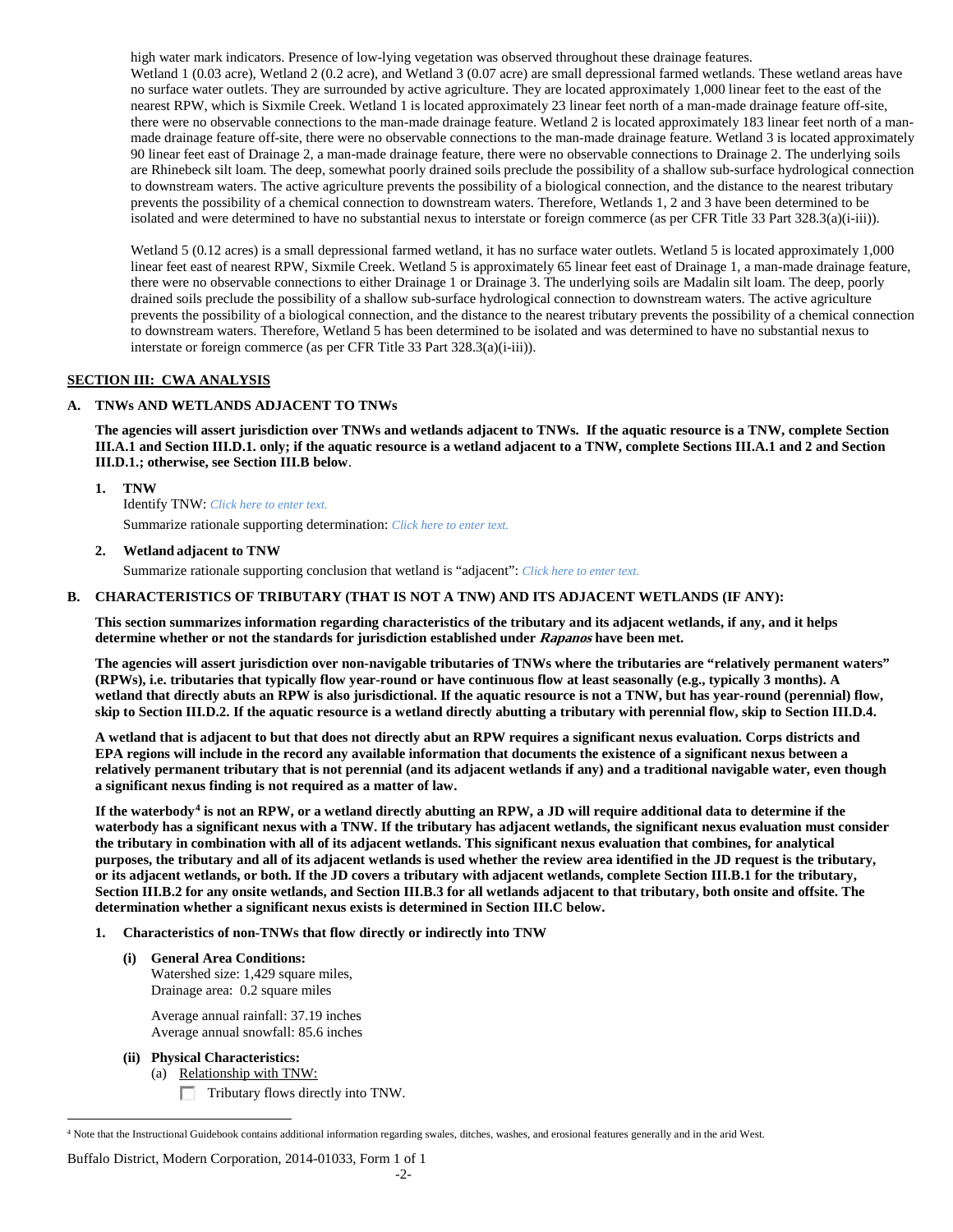|                                                                                                                        | Tributary flows through <i>Choose an item</i> . tributaries before entering TNW.<br>Project waters are <i>Choose an item</i> . river miles from TNW.<br>Project waters are <i>Choose an item</i> . river miles from RPW.<br>Project waters are <i>Choose an item.</i> aerial (straight) miles from TNW.<br>Project waters are <i>Choose an item.</i> aerial (straight) miles from RPW.<br>Project waters cross or serve as state boundaries. Explain: Click here to enter text.                                                                        |                                                   |               |                                                                                                                                                                                                                                               |  |                                                         |                                                                                                                                                                                        |  |  |  |
|------------------------------------------------------------------------------------------------------------------------|--------------------------------------------------------------------------------------------------------------------------------------------------------------------------------------------------------------------------------------------------------------------------------------------------------------------------------------------------------------------------------------------------------------------------------------------------------------------------------------------------------------------------------------------------------|---------------------------------------------------|---------------|-----------------------------------------------------------------------------------------------------------------------------------------------------------------------------------------------------------------------------------------------|--|---------------------------------------------------------|----------------------------------------------------------------------------------------------------------------------------------------------------------------------------------------|--|--|--|
|                                                                                                                        |                                                                                                                                                                                                                                                                                                                                                                                                                                                                                                                                                        |                                                   |               |                                                                                                                                                                                                                                               |  |                                                         |                                                                                                                                                                                        |  |  |  |
|                                                                                                                        | Identify flow route to TNW <sup>5</sup> : Click here to enter text<br>Tributary stream order, if known: Click here to enter text.                                                                                                                                                                                                                                                                                                                                                                                                                      |                                                   |               |                                                                                                                                                                                                                                               |  |                                                         |                                                                                                                                                                                        |  |  |  |
|                                                                                                                        |                                                                                                                                                                                                                                                                                                                                                                                                                                                                                                                                                        |                                                   |               | (b) General Tributary Characteristics (check all that apply):                                                                                                                                                                                 |  |                                                         |                                                                                                                                                                                        |  |  |  |
|                                                                                                                        | <b>Tributary</b> is:                                                                                                                                                                                                                                                                                                                                                                                                                                                                                                                                   | Natural                                           |               |                                                                                                                                                                                                                                               |  |                                                         |                                                                                                                                                                                        |  |  |  |
| Artificial (man-made). Explain: Click here to enter text.                                                              |                                                                                                                                                                                                                                                                                                                                                                                                                                                                                                                                                        |                                                   |               |                                                                                                                                                                                                                                               |  |                                                         |                                                                                                                                                                                        |  |  |  |
|                                                                                                                        |                                                                                                                                                                                                                                                                                                                                                                                                                                                                                                                                                        | u                                                 |               | Manipulated (man-altered). Explain: Click here to enter text.                                                                                                                                                                                 |  |                                                         |                                                                                                                                                                                        |  |  |  |
|                                                                                                                        | Tributary properties with respect to top of bank (estimate):<br>Average width: Click here to enter text.<br>Average depth: Click here to enter text.<br>Average side slopes: Choose an item.                                                                                                                                                                                                                                                                                                                                                           |                                                   |               |                                                                                                                                                                                                                                               |  |                                                         |                                                                                                                                                                                        |  |  |  |
|                                                                                                                        |                                                                                                                                                                                                                                                                                                                                                                                                                                                                                                                                                        |                                                   |               | Primary tributary substrate composition (check all that apply):                                                                                                                                                                               |  |                                                         |                                                                                                                                                                                        |  |  |  |
|                                                                                                                        | <b>Silts</b><br><b>All College</b>                                                                                                                                                                                                                                                                                                                                                                                                                                                                                                                     |                                                   | $\mathcal{L}$ | Sands                                                                                                                                                                                                                                         |  |                                                         | Concrete                                                                                                                                                                               |  |  |  |
|                                                                                                                        | Cobbles                                                                                                                                                                                                                                                                                                                                                                                                                                                                                                                                                |                                                   | $\sim$        | Gravel                                                                                                                                                                                                                                        |  |                                                         | Muck                                                                                                                                                                                   |  |  |  |
| г<br>Bedrock<br>Vegetation. Type/% cover: Click here to enter text.<br>L.<br>Other. Explain: Click here to enter text. |                                                                                                                                                                                                                                                                                                                                                                                                                                                                                                                                                        |                                                   |               |                                                                                                                                                                                                                                               |  |                                                         |                                                                                                                                                                                        |  |  |  |
|                                                                                                                        | Tributary condition/stability [e.g., highly eroding, sloughing banks]. Explain: Click here to enter text.<br>Presence of run/riffle/pool complexes. Explain: Click here to enter text. te<br>Tributary geometry: Choose an item.<br>Tributary gradient (approximate average slope): Click here to enter text.<br>$(c)$ Flow:<br>Tributary provides for: Choose an item.<br>Estimate average number of flow events in review area/year: Choose an item.<br>Describe flow regime:<br>Other information on duration and volume: Click here to enter text. |                                                   |               |                                                                                                                                                                                                                                               |  |                                                         |                                                                                                                                                                                        |  |  |  |
|                                                                                                                        | <b>Surface flow is: Discrete and Confined Characteristics:</b> Click here to enter text.                                                                                                                                                                                                                                                                                                                                                                                                                                                               |                                                   |               |                                                                                                                                                                                                                                               |  |                                                         |                                                                                                                                                                                        |  |  |  |
|                                                                                                                        | Subsurface flow: Unknown Explain findings: Only surface flow was noted on the site<br>Dye (or other) test performed: Click here to enter text.                                                                                                                                                                                                                                                                                                                                                                                                         |                                                   |               |                                                                                                                                                                                                                                               |  |                                                         |                                                                                                                                                                                        |  |  |  |
|                                                                                                                        | Tributary has (check all that apply):<br>$\Box$ Bed and banks<br><b>ISSUE</b>                                                                                                                                                                                                                                                                                                                                                                                                                                                                          | shelving<br>sediment deposition<br>water staining |               | $\Box$ OHWM <sup>6</sup> (check all indicators that apply):<br>clear, natural line impressed on the bank $\Box$<br>changes in the character of soil<br>vegetation matted down, bent, or absent $\Box$<br>leaf litter disturbed or washed away |  | the presence of wrack line<br>sediment sorting<br>scour | the presence of litter and debris<br>destruction of terrestrial vegetation<br>multiple observed or predicted flow events<br>abrupt change in plant community Click here to enter text. |  |  |  |
|                                                                                                                        |                                                                                                                                                                                                                                                                                                                                                                                                                                                                                                                                                        |                                                   |               | other (list): Click here to enter text.                                                                                                                                                                                                       |  |                                                         |                                                                                                                                                                                        |  |  |  |
|                                                                                                                        |                                                                                                                                                                                                                                                                                                                                                                                                                                                                                                                                                        |                                                   |               |                                                                                                                                                                                                                                               |  |                                                         |                                                                                                                                                                                        |  |  |  |

Discontinuous OHWM.[7](#page-2-2) Explain: *Click here to enter text.*

<span id="page-2-1"></span><span id="page-2-0"></span><sup>&</sup>lt;sup>5</sup> Flow route can be described by identifying, e.g., tributary a, which flows through the review area, to flow into tributary b, which then flows into TNW.

<sup>6</sup> A natural or man-made discontinuity in the OHWM does not necessarily sever jurisdiction (e.g., where the stream temporarily flows underground, or where the OHWM has been removed by development or agricultural practices). Where there is a break in the OHWM that is unrelated to the waterbody's flow regime (e.g., flow over a rock outcrop or through a culvert), the agencies will look for indicators of flow above and below the break. 7 Ibid.

<span id="page-2-2"></span>Buffalo District, Modern Corporation, 2014-01033, Form 1 of 1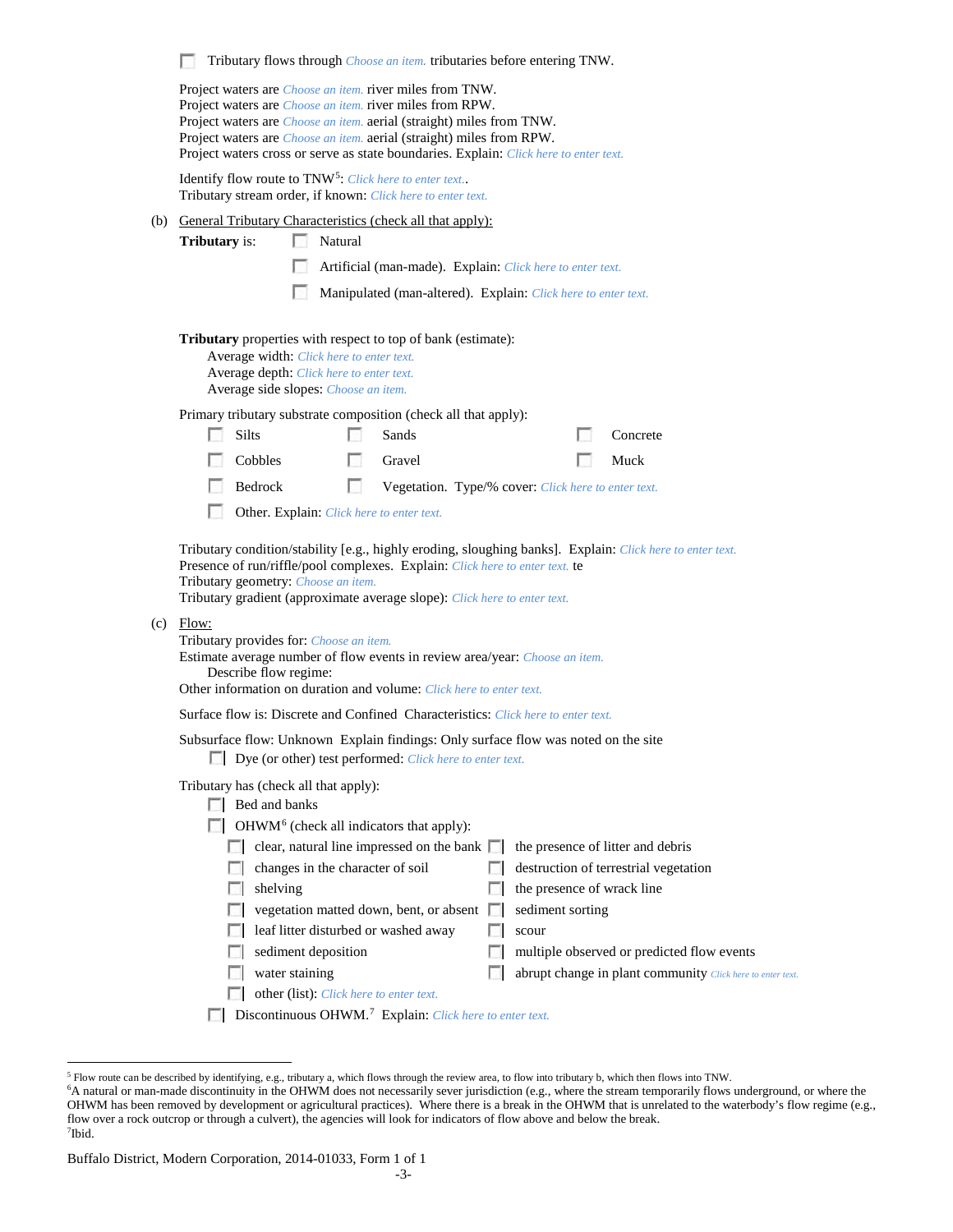If factors other than the OHWM were used to determine lateral extent of CWA jurisdiction (check all that apply):

- High Tide Line indicated by: Mean High Water Mark indicated by:
	-
	- $\Box$  oil or scum line along shore objects  $\Box$  survey to available datum;
	- $\Box$  fine shell or debris deposits (foreshore)  $\Box$  physical markings;
	- physical markings/characteristics  $\Box$  vegetation lines/changes in vegetation types.
	- $\Box$  tidal gauges
	- other (list): *Click here to enter text.*

## **(iii) Chemical Characteristics:**

Characterize tributary (e.g., water color is clear, discolored, oily film; water quality; general watershed characteristics, etc.). Explain: The water was clear on the day of the site visit. Identify specific pollutants, if known: No known pollutants

## **(iv) Biological Characteristics. Channel supports (check all that apply):**

- Riparian corridor. Characteristics (type, average width): *Click here to enter text.*
- Wetland fringe. Characteristics: *Click here to enter text.*
- **Habitat for:** 
	- Federally Listed species. Explain findings: *Click here to enter text.*
	- Fish/spawn areas. Explain findings: *Click here to enter text.*
	- Other environmentally-sensitive species. Explain findings: *Click here to enter text.*
	- Aquatic/wildlife diversity. Explain findings: *Click here to enter text.*

## **2. Characteristics of wetlands adjacent to non-TNW that flow directly or indirectly into TNW**

## **(i) Physical Characteristics:**

- (a) General Wetland Characteristics:
	- Properties:

Wetland size: Wetland 4: 1.09 acres

- Wetland type. Explain: Emergent
- Wetland quality. Explain: Wetland 4 is a farmed depressional wetland. Due to the active agricultural activities, these

wetlands are of low quality.

Project wetlands cross or serve as state boundaries. Explain: *Click here to enter text.*

(b) General Flow Relationship with Non-TNW:

Flow is: Ephemeral Flow Explain: Wetland 4 is connected to Sixmile Creek (Non-TNW) through approximately 2,800 linear feet of non-jurisdictional ephemeral drainage features. Wetland 4 directly abuts a man-made drainage feature (Drainage 3, 383.9 linear feet) which flows into Drainage 2 (man-made drainage feature, 1,345 linear feet), which flows into an off-site man-made drainage feature (~1,257 linear feet) that is emptying into Sixmile Creek.

Surface flow is: Discrete and Confined

Characteristics: Drainage 3 is a non-jurisdictional, man-made ephemeral feature that connects Wetland 4 to Sixmile Creek. At the time of the December 16 site visit, no surface flow was observed within the drainage channel. On-site observations and a review of aerial imagery indicates that flow occurs within the channel on an ephemeral basis. Drainages 2 and 3 are man-made drainage channels that were constructed to convey flow from adjacent cropland. These drainage channels carry flow on an ephemeral basis, and likely during the spring snowmelt period and after strong rain activity.

Subsurface flow: No Explain findings: *Click here to enter text.*

Dye (or other) test performed: *Click here to enter text.*

- (c) Wetland Adjacency Determination with Non-TNW:
	- $\Box$  Directly abutting
	- $\overline{\phantom{a}}$ Not directly abutting
		- Discrete wetland hydrologic connection. Explain: Wetland 4 flows directly into Sixmile Creek via unregulated ⊽ drainage features (See 2 (i) (b) above).
		- п Ecological connection. Explain: *Click here to enter text.*
		- Separated by berm/barrier. Explain: *Click here to enter text.*
- (d) Proximity (Relationship) to TNW
	- Project wetlands are 5-10 river miles from TNW. Project waters are 2-5 aerial (straight) miles from TNW. Flow is from: Wetland to Navigable Waters Estimate approximate location of wetland as within the 100 - 500-year floodplain.
- **(ii) Chemical Characteristics:**

Buffalo District, Modern Corporation, 2014-01033, Form 1 of 1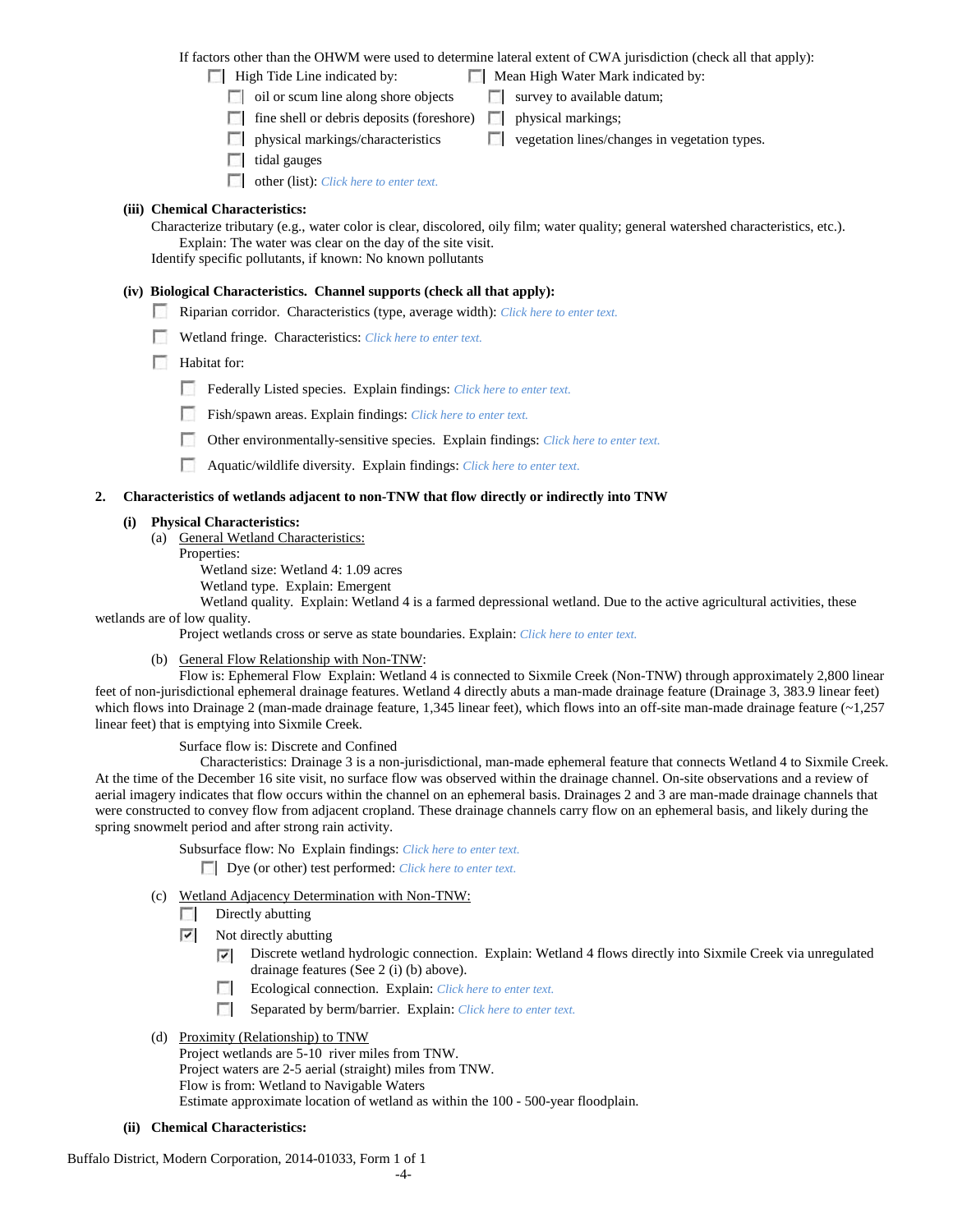Characterize wetland system (e.g., water color is clear, brown, oil film on surface; water quality; general watershed characteristics; etc.). Explain: Wetland 4 is a farmed wetland that has been degraded through agricultural use. Small pools of clear water with small organic chemical staining were observed during the December 16 site visit.

Identify specific pollutants, if known: Possible liquids used for operating and maintenance of agricultural vehicles

#### **(iii) Biological Characteristics. Wetland supports (check all that apply):**

- Riparian buffer. Characteristics (type, average width): *Click here to enter text.*
- Vegetation type/percent cover. Explain: *Click here to enter text.*
- Habitat for:
	- Federally Listed species. Explain findings: *Click here to enter text.*
	- Fish/spawn areas. Explain findings: *Click here to enter text.*
	- $\nabla$  Other environmentally-sensitive species. Explain findings: Amphibians can use the depressional wetland for breeding and/or foraging habitat in the spring prior to plowing and/or seeding
	- Aquatic/wildlife diversity. Explain findings: *Click here to enter text.*

## **3. Characteristics of all wetlands adjacent to the tributary (if any)**

All wetland(s) being considered in the cumulative analysis: 1

Approximately (1.09) acres in total are being considered in the cumulative analysis.

For each wetland, specify the following:

|           | Directly abuts? $(Y/N)$ | Size (in acres) | Directly abuts? $(Y/N)$ | Size (in acres) |  |
|-----------|-------------------------|-----------------|-------------------------|-----------------|--|
| Wetland 4 | Yes                     | . .09           |                         |                 |  |
|           | Y/N                     |                 | Y/N                     |                 |  |
|           | Y/N                     |                 | Y/N                     |                 |  |
|           | Y/N                     |                 | Y/N                     |                 |  |

Summarize overall biological, chemical and physical functions being performed: The headwater wetland serves as the primary collector and processor of organic matter for downstream waters. The December 16 site visit showed the wetland in a 25 percent inundated condition, slowly releasing water to its primary drainage. The wetland functions to moderate downstream flows and has the capacity to recharge local groundwater. The wetland functions include flood attenuation/run-off storage, pollutant trapping/water quality, removal of suspended solids, dissolved solids, toxins and treatment of nitrogen and phosphorus, functions are considered to be low. Wildlife habitat functions are considered to be low.

#### **C. SIGNIFICANT NEXUS DETERMINATION**

**A significant nexus analysis will assess the flow characteristics and functions of the tributary itself and the functions performed by any wetlands adjacent to the tributary to determine if they significantly affect the chemical, physical, and biological integrity of a TNW. For each of the following situations, a significant nexus exists if the tributary, in combination with all of its adjacent wetlands, has more than a speculative or insubstantial effect on the chemical, physical and/or biological integrity of a TNW. Considerations when evaluating significant nexus include, but are not limited to the volume, duration, and frequency of the flow of water in the tributary and its proximity to a TNW, and the functions performed by the tributary and all its adjacent wetlands. It is not appropriate to determine significant nexus based solely on any specific threshold of distance (e.g. between a tributary and its adjacent wetland or between a tributary and the TNW). Similarly, the fact an adjacent wetland lies within or outside of a floodplain is not solely determinative of significant nexus.** 

#### **Draw connections between the features documented and the effects on the TNW, as identified in the** *Rapanos* **Guidance and discussed in the Instructional Guidebook. Factors to consider include, for example:**

- Does the tributary, in combination with its adjacent wetlands (if any), have the capacity to carry pollutants or flood waters to TNWs, or to reduce the amount of pollutants or flood waters reaching a TNW?
- Does the tributary, in combination with its adjacent wetlands (if any), provide habitat and lifecycle support functions for fish and other species, such as feeding, nesting, spawning, or rearing young for species that are present in the TNW?
- Does the tributary, in combination with its adjacent wetlands (if any), have the capacity to transfer nutrients and organic carbon that support downstream foodwebs?
- Does the tributary, in combination with its adjacent wetlands (if any), have other relationships to the physical, chemical, or biological integrity of the TNW?

#### *Note: the above list of considerations is not inclusive and other functions observed or known to occur should be documented below:*

- **1. Significant nexus findings for non-RPW that has no adjacent wetlands and flows directly or indirectly into TNWs.** Explain findings of presence or absence of significant nexus below, based on the tributary itself, then go to Section III.D: *Click here to enter text.*
- **2. Significant nexus findings for non-RPW and its adjacent wetlands, where the non-RPW flows directly or indirectly into TNWs.**  Explain findings of presence or absence of significant nexus below, based on the tributary in combination with all of its adjacent wetlands, then go to Section III.D: *Click here to enter text.*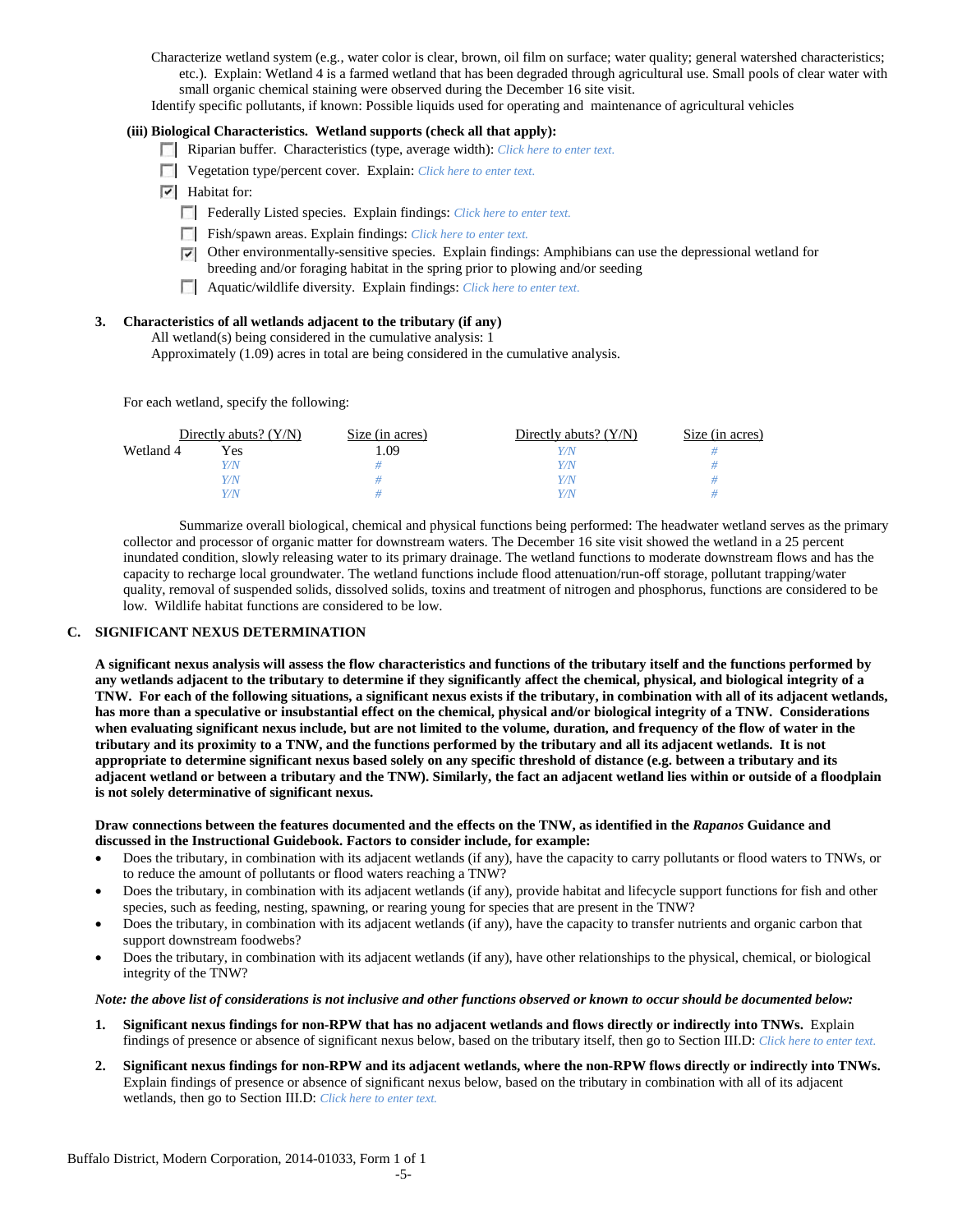#### **3. Significant nexus findings for wetlands adjacent to an RPW but that do not directly abut the RPW.** Explain findings of presence or absence of significant nexus below, based on the tributary in combination with all of its adjacent wetlands, then go to Section III.D:

Drainages 3 (Wetland 4 directly abuts Drainage 3) and 2 had no flow noted during the December 2014 site visits. Flow is from Wetland 4 into Drainage 3 to Drainage 2 to a man-made drainage feature off-site which directly abuts a peranial RPW (Sixmile Creek) to Lake Ontario, the flow through the on-site drainage features is ephemeral through these drainages and less than seasonal. Drainages 3 and 2 provide a surface hydrologic connection between Wetland 4 and Sixmile Creek (RPW).

Wetland 4 occurs entirely within the boundaries of the 70.34 acre site. The 1.09 acre wetland is characterized as a seasonally saturated palustrine emergent wetland dominated with narrowleaf cattail (*Typha angustifolia*) with some presence of green ash (*Fraxinus pennsylvanica*) and devil's beggartick (*Bidens frondosa*). Wetland 4 directly abuts a non-regulated man-made drainage feature (Drainage 3). The unregulated features carry water from Wetland 4 for approximately 2,800 feet before entering Sixmile Creek (RPW). The December 16, 2014 site visit showed the wetland in a 25 percent inundated condition, slowly releasing water to its primary drainage. The wetland was functioning well to moderate downstream flows and acts to recharge local groundwater. Flood attenuation /runoff storage, pollutant trapping/water quality, removal of suspended solids, dissolved solids, toxins and retention/treatment of nitrogen and phosphorus, functions are considered to be low for Wetland 4. The water quality of receiving waters is strongly influenced by the quality of water coming from the headwater streams and wetlands that feed into them. The storage and transformation of organic matter is important because it prevents downstream water quality degradation as a result of excess organic matter. Wetland 4 serves as the primary collector and processor of organic matter and nutrients for downstream waters. The storage and transformation of organic matter is important to these types of systems because it prevents downstream water quality degradation as a result of excess organic matter. It also transforms unusable organic matter into food for aquatic organisms, by breaking down large and complex organic molecules into smaller more useful forms, which are more readily usable by animal life. The conclusion that Wetland 4, located within an agricultural area, has the potential to reduce the amount of pollutants and floodwaters reaching a TNW was made on the direct observation of portions of the wetland having standing water and saturated soils occupying large sections of the wetland. Wildlife habitat functions are considered to be low to moderate.

 Based upon the evaluation presented herein, there is a significant nexus between Wetland 4 and Lake Ontario. Therefore, Wetland 4 is a jurisdictional water of the US.

## **D. DETERMINATIONS OF JURISDICTIONAL FINDINGS. THE SUBJECT WATERS/WETLANDS ARE (CHECK ALL THAT APPLY):**

- **1. TNWs and Adjacent Wetlands.** Check all that apply and provide size estimates in review area:
	- TNWs: *#* linear feet *#* width (ft), Or, *#* acres.
	- **Wetlands adjacent to TNWs:** # acres.

## **2. RPWs that flow directly or indirectly into TNWs.**

- Tributaries of TNWs where tributaries typically flow year-round are jurisdictional. Provide data and rationale indicating that tributary is perennial: *Click here to enter text.*.
- Tributaries of TNW where tributaries have continuous flow "seasonally" (e.g., typically three months each year) are jurisdictional. Data supporting this conclusion is provided at Section III.B. Provide rationale indicating that tributary flows seasonally: *Click here to enter text.*.

Provide estimates for jurisdictional waters in the review area (check all that apply):

- Tributary waters: # linear feet # width (ft).
- Other non-wetland waters: # acres.

Identify type(s) of waters: *Click here to enter text.*

#### **3. Non-RPWs[8](#page-5-0) that flow directly or indirectly into TNWs.**

 $\Box$  Waterbody that is not a TNW or an RPW, but flows directly or indirectly into a TNW, and it has a significant nexus with a TNW is jurisdictional. Data supporting this conclusion is provided at Section III.C.

Provide estimates for jurisdictional waters within the review area (check all that apply):

- **Tributary waters:** # linear feet # width (ft).
- Other non-wetland waters: *#* acres.

Identify type(s) of waters: *Click here to enter text.*

#### **4. Wetlands directly abutting an RPW that flow directly or indirectly into TNWs.**

Wetlands directly abut RPW and thus are jurisdictional as adjacent wetlands.

- $\Box$  Wetlands directly abutting an RPW where tributaries typically flow year-round. Provide data and rationale indicating that tributary is perennial in Section III.D.2, above. Provide rationale indicating that wetland is directly abutting an RPW: *Click here to enter text.*
- Wetlands directly abutting an RPW where tributaries typically flow "seasonally." Provide data indicating that tributary is seasonal in Section III.B and rationale in Section III.D.2, above. Provide rationale indicating that

<span id="page-5-0"></span> $\frac{1}{8}$ See Footnote # 3.

Buffalo District, Modern Corporation, 2014-01033, Form 1 of 1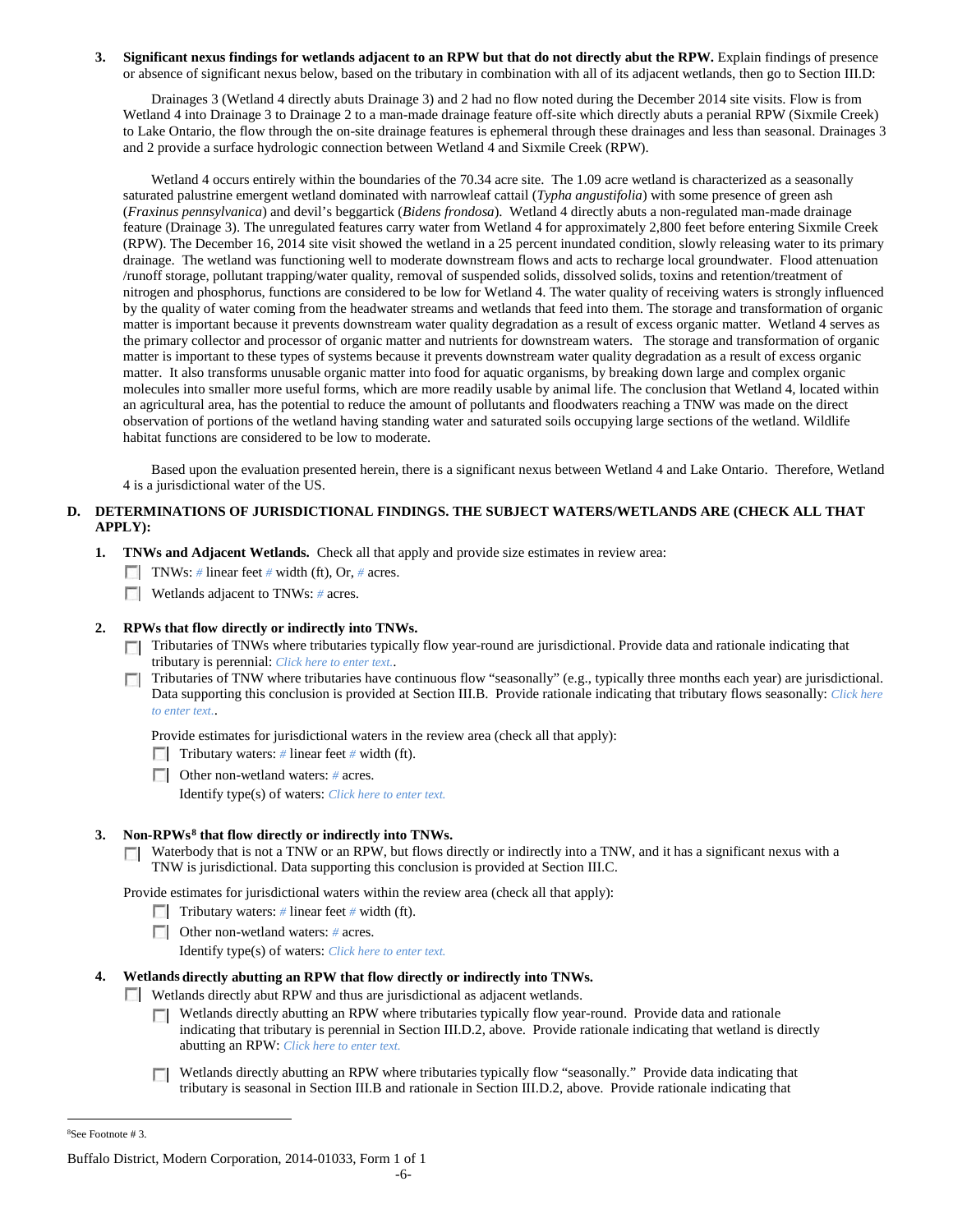wetland is directly abutting an RPW: *Click here to enter text.*

Provide acreage estimates for jurisdictional wetlands in the review area: *#* acres.

- **5. Wetlands adjacent to but not directly abutting an RPW that flow directly or indirectly into TNWs.**
	- $\nabla$  Wetlands that do not directly abut an RPW, but when considered in combination with the tributary to which they are adjacent and with similarly situated adjacent wetlands, have a significant nexus with a TNW are jurisidictional. Data supporting this conclusion is provided at Section III.C.

Provide acreage estimates for jurisdictional wetlands in the review area: 1.09 acres.

- **6. Wetlands adjacent to non-RPWs that flow directly or indirectly into TNWs.** 
	- $\Box$  Wetlands adjacent to such waters, and have when considered in combination with the tributary to which they are adjacent and with similarly situated adjacent wetlands, have a significant nexus with a TNW are jurisdictional. Data supporting this conclusion is provided at Section III.C.

Provide estimates for jurisdictional wetlands in the review area: *#* acres.

### **7. Impoundments of jurisdictional waters. [9](#page-6-0)**

- As a general rule, the impoundment of a jurisdictional tributary remains jurisdictional.
- Demonstrate that impoundment was created from "waters of the U.S.," or
- $\sim$ Demonstrate that water meets the criteria for one of the categories presented above (1-6), or
- Demonstrate that water is isolated with a nexus to commerce (see E below).

### **E. ISOLATED [INTERSTATE OR INTRA-STATE] WATERS, INCLUDING ISOLATED WETLANDS, THE USE, DEGRADATION OR DESTRUCTION OF WHICH COULD AFFECT INTERSTATE COMMERCE, INCLUDING ANY SUCH WATERS (CHECK ALL THAT APPLY):[10](#page-6-1)**

which are or could be used by interstate or foreign travelers for recreational or other purposes.

- **From which fish or shellfish are or could be taken and sold in interstate or foreign commerce.**
- which are or could be used for industrial purposes by industries in interstate commerce.

Interstate isolated waters.Explain: *Click here to enter text.*

Other factors.Explain: *Click here to enter text.*

#### **Identify water body and summarize rationale supporting determination:** *Click here to enter text.*

Provide estimates for jurisdictional waters in the review area (check all that apply):

- Tributary waters: # linear feet # width (ft).
- **Other non-wetland waters: # acres.**

Identify type(s) of waters: *Click here to enter text.*

Wetlands: # acres.

⊽

#### **F. NON-JURISDICTIONAL WATERS, INCLUDING WETLANDS (CHECK ALL THAT APPLY):**

- If potential wetlands were assessed within the review area, these areas did not meet the criteria in the 1987 Corps of Engineers Wetland Delineation Manual and/or appropriate Regional Supplements.
- Review area included isolated waters with no substantial nexus to interstate (or foreign) commerce.
	- Prior to the Jan 2001 Supreme Court decision in "*SWANCC*," the review area would have been regulated based solely on the "Migratory Bird Rule" (MBR).
- Ð Waters do not meet the "Significant Nexus" standard, where such a finding is required for jurisdiction. Explain: Click here to enter text.
- $\overline{\phantom{a}}$ Other: (explain, if not covered above): *Click here to enter text.*

Provide acreage estimates for non-jurisdictional waters in the review area, where the sole potential basis of jurisdiction is the MBR factors (i.e., presence of migratory birds, presence of endangered species, use of water for irrigated agriculture), using best professional judgment (check all that apply):

Non-wetland waters (i.e., rivers, streams): *#* linear feet *#* width (ft).

Lakes/ponds: # acres.

Other non-wetland waters: *#* acres. List type of aquatic resource: *Click here to enter text.*.

 $\triangleright$  Wetlands: 0.42 acres.

<span id="page-6-0"></span><sup>&</sup>lt;sup>9</sup> To complete the analysis refer to the key in Section III.D.6 of the Instructional Guidebook.

<span id="page-6-1"></span><sup>&</sup>lt;sup>10</sup> Prior to asserting or declining CWA jurisdiction based solely on this category, Corps Districts will elevate the action to Corps and EPA HQ for review consistent with the process described in the Corps/EPA *Memorandum Regarding CWA Act Jurisdiction Following Rapanos.*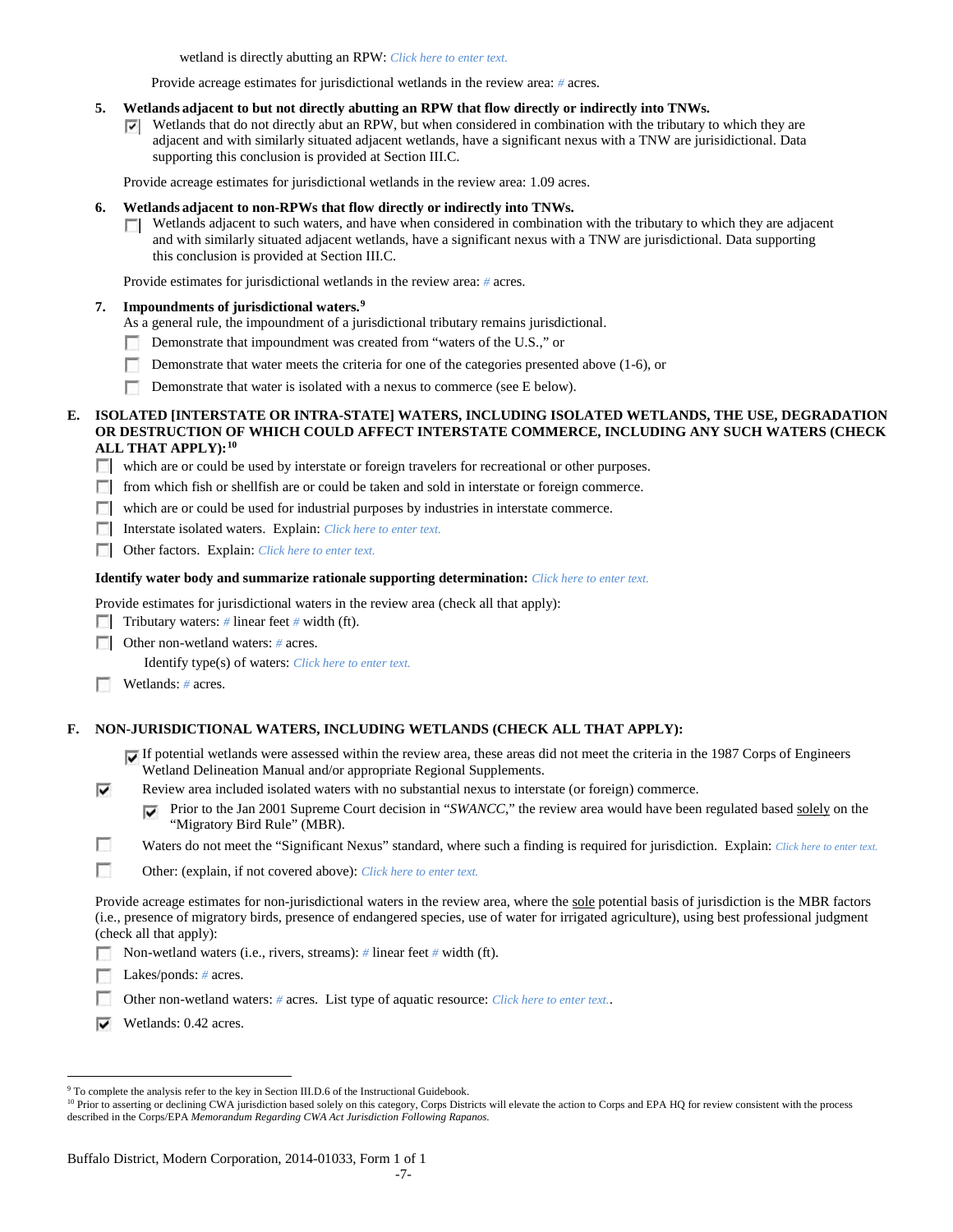Provide acreage estimates for non-jurisdictional waters in the review area that do not meet the "Significant Nexus" standard, where such a finding is required for jurisdiction (check all that apply):

- Non-wetland waters (i.e., rivers, streams): 4,069.6 linear feet *#* width (ft).
- Lakes/ponds: # acres.
- Other non-wetland waters: # acres. List type of aquatic resource: *Click here to enter text.*.
- $\triangleright$  Wetlands: 0.42 acres.

## **SECTION IV: DATA SOURCES.**

- **A. SUPPORTING DATA. Data reviewed for JD (check all that apply -** checked items shall be included in case file and, where checked and requested, appropriately reference sources below):
	- Maps, plans, plots or plat submitted by or on behalf of the applicant/consultant: *Click here to enter text.*
	- $\nabla$  Data sheets prepared/submitted by or on behalf of the applicant/consultant.
		- Office concurs with data sheets/delineation report.
		- Office does not concur with data sheets/delineation report.
	- Data sheets prepared by the Corps: *Click here to enter text.*
	- **Corps navigable waters' study:** *Click here to enter text.*
	- U.S. Geological Survey Hydrologic Atlas: *Click here to enter text.*
		- USGS NHD data.

 $\overline{\phantom{a}}$ 

- USGS 8 and 12 digit HUC maps.
- U.S. Geological Survey map(s). Cite scale & quad name: 24k:1; Ransomville
- USDA Natural Resources Conservation Service Soil Survey. Citation: Online Soil mapping
- $\triangleright$  National wetlands inventory map(s). Cite name: USFWS Online mapping
- State/Local wetland inventory map(s): *Click here to enter text.*
- FEMA/FIRM maps: *Click here to enter text*.
- 100-year Floodplain Elevation is: *Click here to enter text.* (National Geodectic Vertical Datum of 1929)
- **Photographs:**  $\vec{v}$  Aerial (Name & Date): Google Earth Pro (2016) and Bing BirdsEye (2016)
	- or  $\overline{\triangledown}$  Other (Name & Date): Earth Dimensions Inc. (2014)
- Previous determination(s). File no. and date of response letter: 1991-98611, 10/15/2001 ⊽
- Applicable/supporting case law: *Click here to enter text.*
- Applicable/supporting scientific literature: *Click here to enter text.*  $\overline{a}$
- $\sim$ Other information (please specify): *Click here to enter text.*

## **B. ADDITIONAL COMMENTS TO SUPPORT JD:**

The perimeters of Wetlands 1, 2, 3, and 5 were walked on the December 16 2014 site visit, and investigation of aerial photogrpahs and topographic maps faild to yield any indications of any surface water connections to other waters.

Wetlands 1, 2, 3, and 5 are outside Department of the Army jurisdiction as they do not meet the criteria for jurisdictional waters of the United States according to 33 CFR Part 328.3(a)(1-7) as follows:

- 1. do not/have not supported interstate or foreign commerce;
- 2. are not interstate waters/wetlands;
- 3. the degradation or destruction of which would not affect interstate or foreign commerce and does not include such waters:
	- a. which are or could be used by interstate or foreign travelers for recreational or other purposes; or
	- b. from which fish or shellfish are or could be taken and sold in interstate or foreign commerce; or
	- c. which are used or could be used for industrial purpose by industries in interstate commerce
- 4. are not impoundments of water otherwise defined as WOUS under the definition;
- 5. are not tributaries of waters identified in paragraphs (a)(1)-(4) of this section;
- 6. are not territorial seas;
- 7. are not wetlands adjacent to waters (other than waters that are themselves wetlands) identified in paragraphs (a)(1)-(6) of this section.